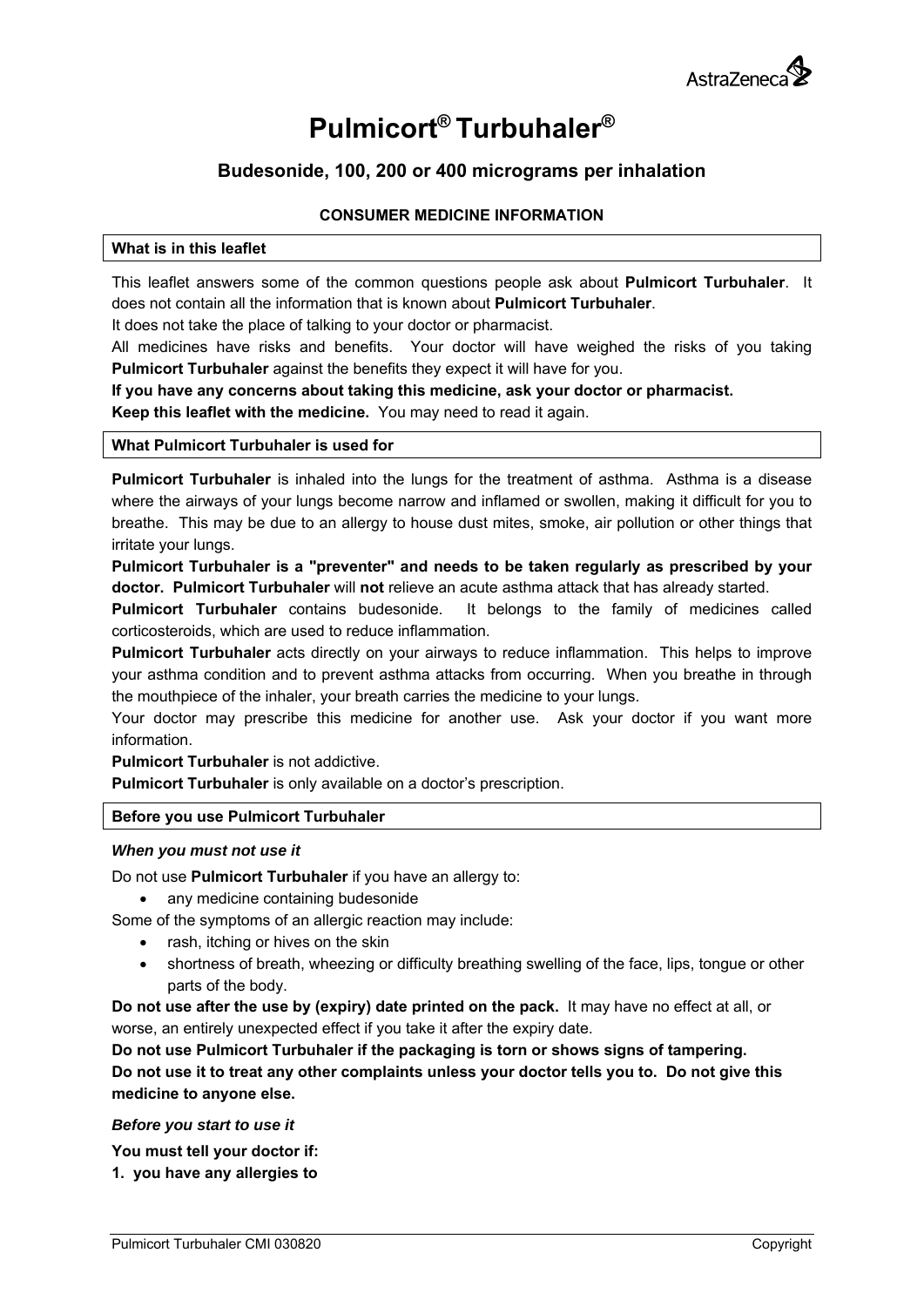

- budesonide
- any other substances i.e. other medicines, foods, preservatives or dyes.

## **2. you have any of these medical conditions**

- if you have any infection now
- if you have had an infection of the lungs in the past e.g. tuberculosis
- liver problems

It may not be safe for you to take **Pulmicort Turbuhaler** if you have any of these conditions.

You should tell your doctor if you have any of the following symptoms, which could be signs of chest infection: fever or chills, increased mucus production or change in mucus colour, increased cough or increased breathing difficulties.

If you take **Pulmicort Turbuhaler** while you have an infection, the medicine may hide some of the signs of an infection. This may make you think, mistakenly, that you are better or that it is not serious. **Tell your doctor if you are pregnant or plan to become pregnant or breastfeeding.** Your doctor will advise you of the risks and benefits of using **Pulmicort Turbuhaler** during pregnancy and while breastfeeding.

#### *Taking other medicines*

**Tell your doctor if you are taking any other medicines, particularly medicines to treat fungal infections. Include all medicines that you buy at the chemist, supermarket or health food shop.**  These medicines may affect the way **Pulmicort Turbuhaler** works. Your doctor or pharmacist can tell you what to do if you are taking any of these medicines.

**If you have not told your doctor about any of these things, tell them before you take any Pulmicort Turbuhaler.** 

If you are pregnant or breast feeding you should always be very careful with the use of medicines. There is no evidence that **Pulmicort Turbuhaler** is harmful to the mother or the child if it is used by pregnant or breast-feeding women. However, if you become pregnant while using **Pulmicort Turbuhaler** you should contact your doctor as soon as possible.

#### **How to use Pulmicort Turbuhaler**

Your doctor will have explained why you are being treated with **Pulmicort Turbuhaler** and told you what dose to take. **Follow all directions given to you by your doctor carefully.** They may differ from the information contained in this leaflet.

## *How to take it*

Each pack of **Pulmicort Turbuhaler** contains an instruction leaflet that tells you the correct way to use it. **Please read this carefully.** 

#### *How much to take*

**Adult and elderly dose:** the dose can range from 200 micrograms up to 1600 micrograms each day. This is taken in divided doses, once or up to four times a day. When your asthma is under control the dose is usually lowered.

If you take 800 micrograms or less a day you may be able to take this as a single daily dose in the morning or evening.

## **Children's dose:**

Children are usually considered to be aged 12 or less, but check with your doctor if you are at all worried about the dose that has been prescribed for your child.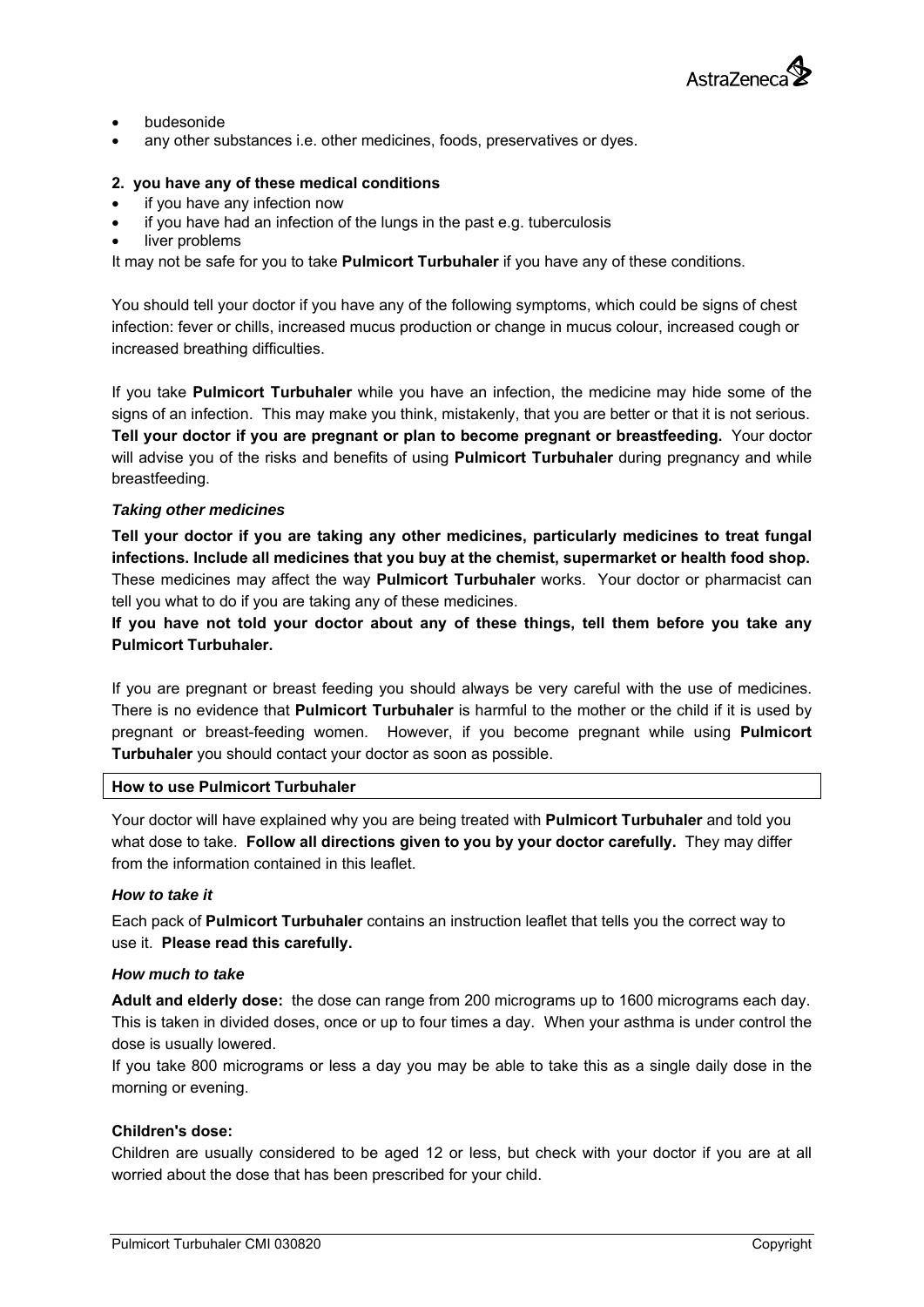

The dose can range from 200 micrograms up to 800 micrograms each day.

This is taken in divided doses, once or up to four times a day. When your child's asthma is under control the dose is usually lowered.

Children should be 6 years or older before they use **Pulmicort Turbuhaler**.

You should use your asthma "reliever" medicine if you get a bad (acute) attack of asthma and contact your doctor if this does not help.

## **If you have an Asthma Action Plan that you have agreed with your doctor, follow it closely at all times.**

#### *If you forget to take it*

**If you miss a dose, it is not necessary to make up for the dose you have missed. Just take it when the next dose is due.** If you have trouble remembering when to take your medicine, ask your pharmacist for some hints.

#### **While you are using Pulmicort Turbuhaler**

#### *Things you must do*

#### **Take your Pulmicort Turbuhaler regularly for your asthma, even if you feel well.**

**See your doctor regularly to make sure that your asthma is not getting worse.** Your **Pulmicort Turbuhaler** dose will be changed (up or down) by your doctor depending on your condition.

Tell any other doctors, dentists and pharmacists who are treating you that you are using **Pulmicort Turbuhaler.** If you are about to be started on a new medicine, tell your doctor or pharmacist that you are using **Pulmicort Turbuhaler**.

If you have been prescribed **Pulmicort Turbuhaler** and still are using "steroid" tablets, your doctor may gradually (over a period of weeks or months) reduce your dose of tablets. You may even be able to eventually stop using the tablets.

**NOTE:** If your medication is changed from "steroid" tablets to **Pulmicort Turbuhaler** you may temporarily regain symptoms which may have bothered you earlier, e.g. weakness or pain in muscles and joints. If any of these symptoms bother you, or symptoms such as headache, tiredness, nausea or vomiting occur, contact your doctor.

**Be sure to rinse your mouth out with water after every time you use Pulmicort Turbuhaler**. This is to help reduce the chance of developing thrush in your mouth.

#### *Things you must not do*

**Do not stop taking Pulmicort Turbuhaler for your asthma unless you have discussed it with your doctor.** 

#### **Overdose**

If you or someone else accidentally takes too much **Pulmicort Turbuhaler** on a single occasion, no harmful effects should occur. However, if you take too much **Pulmicort Turbuhaler** over a long time (months) you may start to get effects inside your body.

Discuss any worries you may have about this with your doctor or pharmacist or if you have an immediate concern **telephone your doctor or the National Poisons Centre Ph: 0800 POISON (0800 764 766) or go to Accident & Emergency at your nearest hospital.** 

#### **Side effects**

**Tell your doctor or pharmacist as soon as possible if you do not feel well while you are taking Pulmicort Turbuhaler. Ask them to answer any questions you may have.**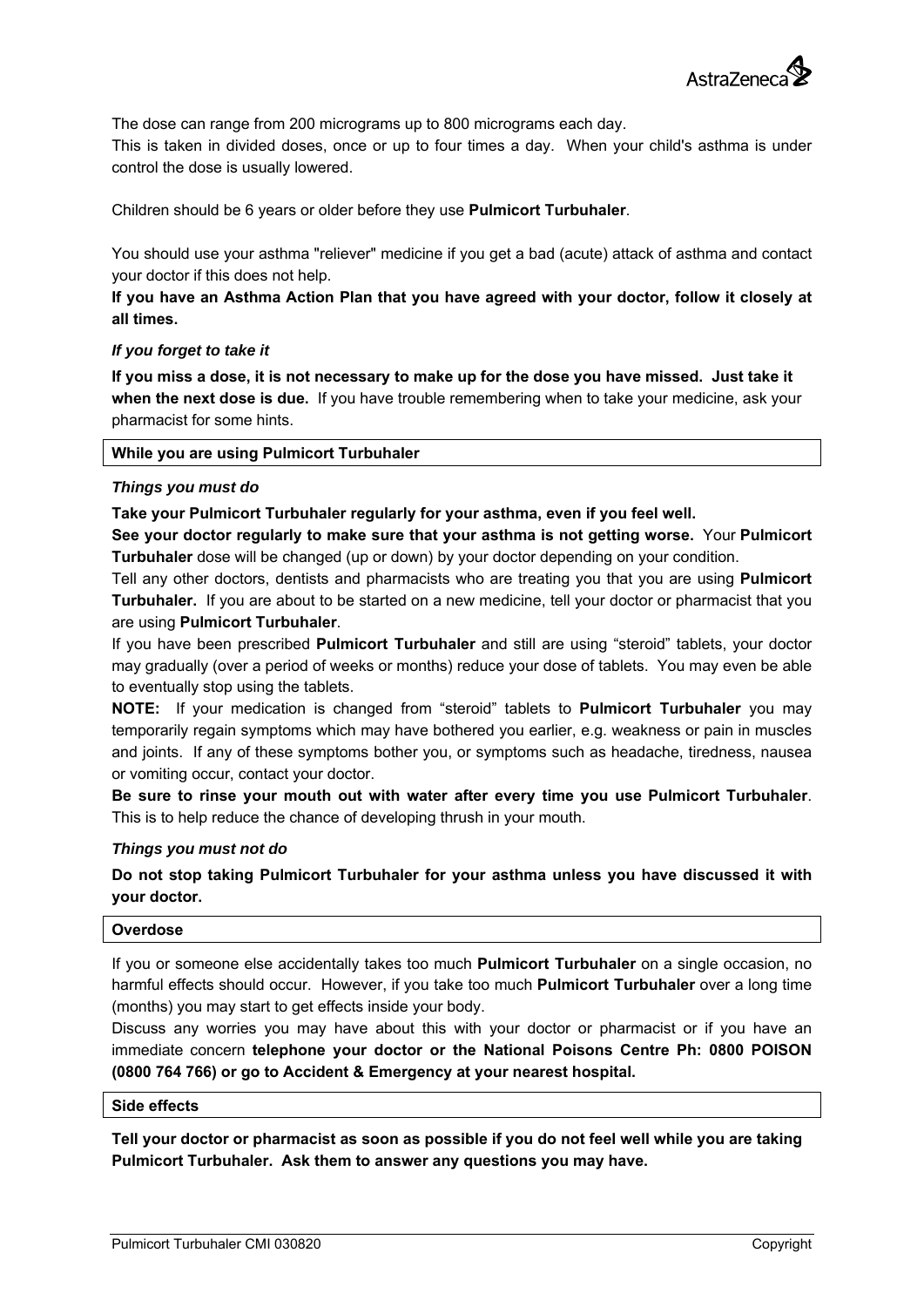

Usually you do not feel any side effects when you use **Pulmicort Turbuhaler**. However, be sure to tell your doctor if any of the following side effects bother you or continue:

- mild irritation in the throat
- irritation of the tongue or mouth
- hoarseness
- thrush (fungal infection in mouth and throat).

These are less likely to happen if you rinse your mouth out after using **Pulmicort Turbuhaler** each time.

pneumonia in patients with COPD.

#### *Uncommon*

- dry mouth, bad taste, thirst
- coughing
- headache, light-headedness
- diarrhoea, nausea
- weight gain
- tiredness

#### *Rare side effects*

- skin bruising
- skin rash and itching
- nervousness, restlessness, depression, behavioural changes (predominantly in children), sleep disorders
- bronchospasm (cramp in the airways).

Tell your doctor or pharmacist immediately if you notice any of the following:

- difficulty breathing or worsening of your breathing problems
- swelling of the face, lips, tongue or other parts of the body
- severe rash
- mood changes (such as depression).

These may be serious side effects. You may need urgent medical attention.

Do not be alarmed by this list of possible side effects. You may not experience any of them. **Tell your doctor if you notice anything else that is making you feel unwell or bothering you.** 

Other side effects not listed above may occur in some patients.

Your adrenal glands may be affected by taking high doses of corticosteroids over a long period of time or if you change from or use high doses of oral corticosteroids. Your doctor may do tests to check how the adrenal glands are working.

Your doctor may also tell you to take additional oral corticosteroids during periods of stress such as trauma, surgery and infection.

Corticosteroids taken into the lungs for long periods (e.g. 12 months) may affect how children grow. In rare cases, some children may be sensitive to the growth effects of corticosteroids, so the doctor may monitor a child's height.

Ask your doctor to answer any questions you may have.

## **After taking Pulmicort Turbuhaler**

#### *Cleaning*

**The Turbuhaler must be wiped with a clean dry tissue and must never get wet.** Full instructions on the right way to use and clean the Turbuhaler are inside each pack.

#### *Storage*

**Do not store above 30°C. Do not store it or any other medicine in the bathroom or near a sink.**